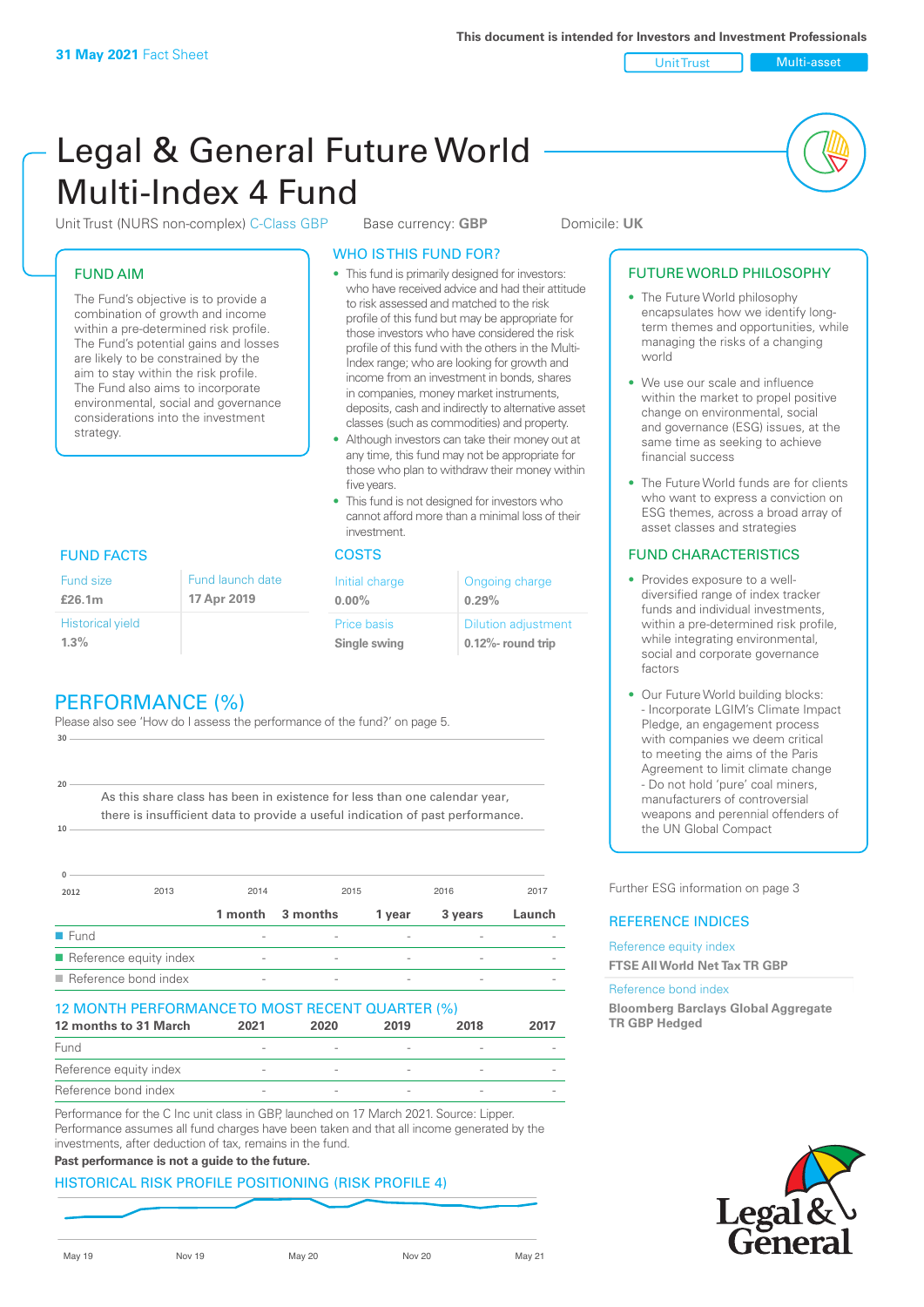Unit Trust (NURS non-complex) C-Class GBP

# PORTFOLIO BREAKDOWN

All data source LGIM unless otherwise stated. Totals may not sum due to rounding.





#### FUND MANAGERS

The fund managers have responsibility for managing the multi-index fund range. They are part of the Multi-Asset Funds (MAF) team in LGIM. This team focuses on designing and managing multi-asset funds that are tailored to match the specific objectives of various client types. The team sits within a wider Asset Allocation team which combines both depth of experience with a broad range of expertise from different fields, including fund management, investment consulting and risk management roles.

# TOP 10 HOLDINGS (%)

| L&G FW ESG Developed Equity Index Fund                     |     |
|------------------------------------------------------------|-----|
| L&G FW ESG UK Equity Index Fund                            | 9.5 |
| <b>L&amp;G UK ESG Corporate Bonds ETF</b>                  | 7.0 |
| Cash                                                       | 5.5 |
| L&G Future World Global Credit Fund                        | 5.0 |
| L&G ESG Eemerging Markets Government Bond (USD) Index Fund | 4.5 |
| L&G Global Inflation Linked Bond Index Fund                |     |
| L&G Japan Index Trust                                      | 3.8 |
| L&G Global Emerging Markets Index Fund                     | 3.0 |
| L&G ESG GBP Corporate Bond 0-5Y ETF                        |     |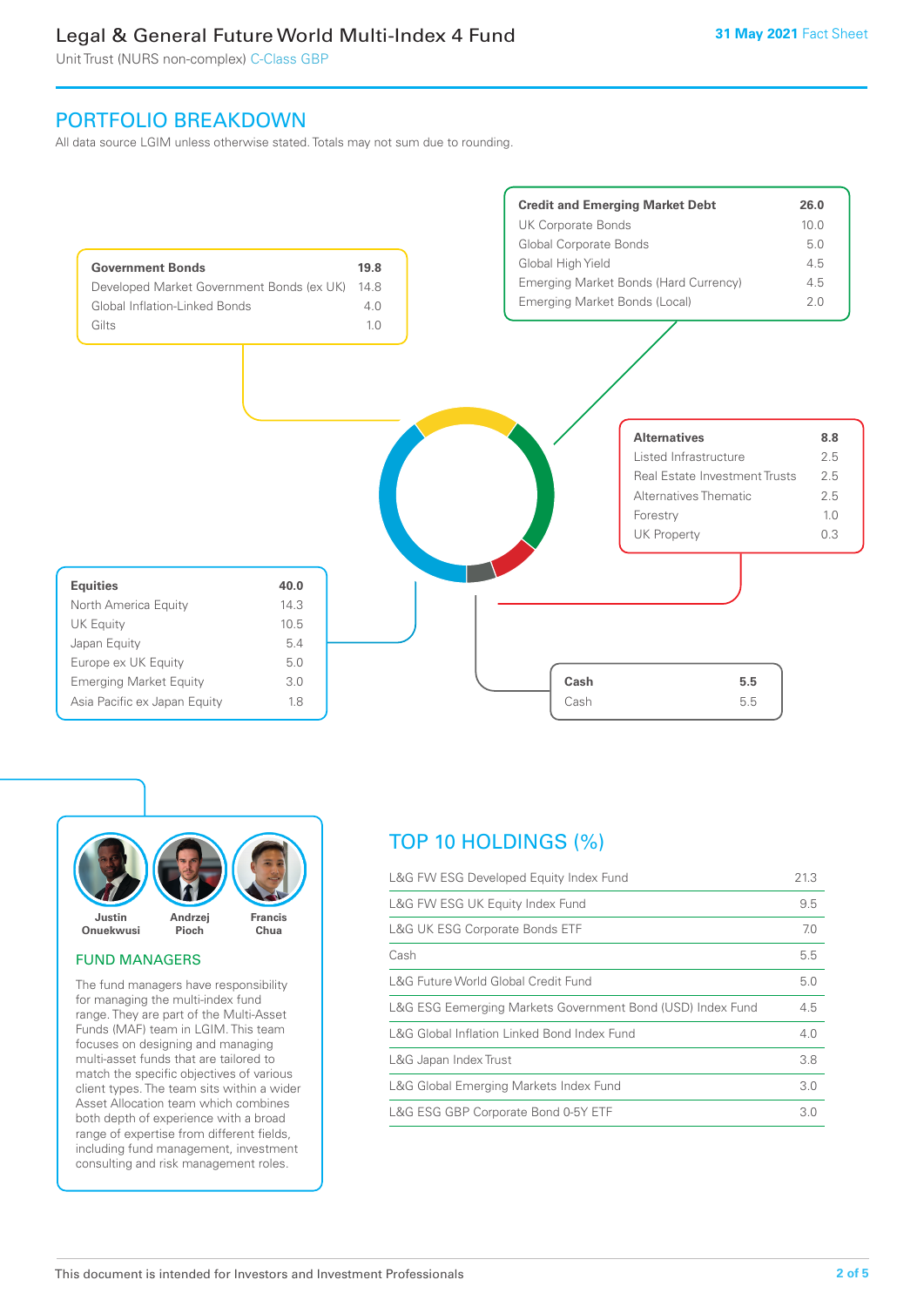Unit Trust (NURS non-complex) C-Class GBP

**54**

ESG score of comparator

# ESG COMMITMENT

**/100 /100**

From diesel emissions to oil spills, there have been many tangible examples in recent years of how failures in the way companies are run can have a harmful impact on the environment, society and investor returns. We believe responsible investing can mitigate the risk of such outcomes and has the potential to improve returns through the integration of environmental, social and governance (ESG) considerations, active ownership and longterm thematic analysis.

#### ESG SCORE

We score companies based on environmental, social and governance factors. The ESG Score is aligned to our engagement and voting activities. As a result, this portfolio has an aggregate ESG Score of **59** versus a mainstream comparator of **54**.

ESG scores and carbon metrics are calculated for the portion of the portfolio that invests in LGIM's Future World funds.



#### ENVIRONMENTAL PERFORMANCE

Carbon dioxide (CO2) is the most significant contributor to greenhouse gas emissions which are driving climate change. Compared to the unadjusted comparator, the fund will have a different exposure to current and future sources of carbon dioxide emissions.



**59**

ESG score of fund

**79%** Lower carbon reserves intensity than the unadjusted comparator

൹

CO<sub>2</sub>

**49%** Lower carbon

emissions intensity than the unadjusted comparator

**Equivalent to 3,658 barrels of oil**

#### CARBON RESERVES

Carbon reserves are fossil fuels (coal, oil and gas) which, if burnt, will become the carbon emissions of the future. To meet global climate change targets, the unabated use of fossil fuels is expected to decline over time.

The figures below are a measure of the size of carbon reserves held by the fund's underlying companies.

**457** Fund **2,171 Comparator** 

**Tonnes of CO2 ei per \$1 million of market capitalisation**

The fund has **79%** lower carbon reserves intensityii compared to the unadjusted comparator. The difference in carbon reserves intensity means that for every \$1 million invested in the fund, the exposure to fossil fuels through the underlying companies is reduced by an amount equivalent to **3,658 barrels of oil**<sup>iii</sup>, compared to having invested in the unadjusted comparator.

# CARBON EMISSIONS

Following the global Paris Agreement on climate change, companies in all sectors are expected to reduce their emissions to prepare and adapt for a low-carbon economy.

**34** Fund **67 Comparator** 

**Tonnes of CO2 e per \$1 million of sales**

The fund has **49%** lower carbon emissions intensity compared to the unadjusted comparator. Carbon emissions intensity describes the relationship between the carbon emissions of a company and its salesiv

The difference in carbon emissions intensity means that the fund has selected companies where, for the same level of sales, the associated emissions<sup>v</sup> are lower by **49%** compared to the unadjusted comparator<sup>vi</sup>.



For further information please go to www.lgim.com/esginfo Ø

**The comparator for this fund is a bespoke asset-weighted blend\* of Solactive market-capitalisation indices in equities and credit. \*The blend will evolve over time in line with the actual asset allocation of the multi-asset fund.**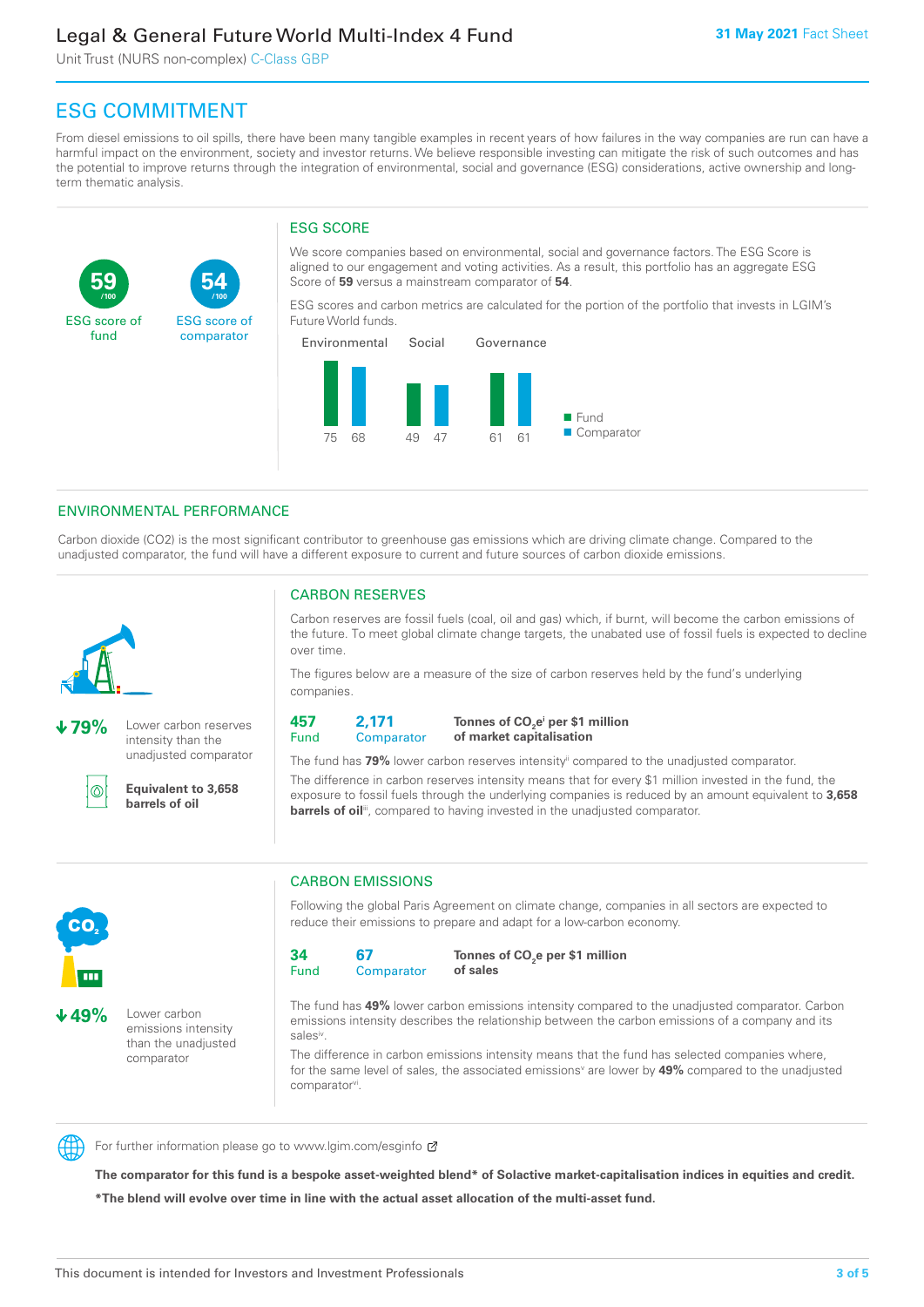Unit Trust (NURS non-complex) C-Class GBP

#### **NOTES**

 $^\mathrm{i}$  Carbon dioxide equivalent (CO<sub>2</sub>e) is a standard unit to compare the emissions of different greenhouse gases.

<sup>ii</sup> The carbon reserves intensity of a company captures the relationship between the carbon reserves the company owns and its market capitalisation. The carbon reserves intensity of the overall fund reflects the relative weights of the different companies in the fund.

iii We consider one barrel of oil equivalent to 0.425 tonnes of CO<sub>2</sub>e, based on International Energy Agency and Intergovernmental Panel on Climate Change guidelines.

#### iv The choice of this metric follows best practice recommendations from the **Task Force on Climate-related Financial Disclosures**.

v Data on carbon emissions from a company's operations and purchased energy is used.

vi This measure is the result of differences in the weights of companies between the index or the fund and the comparator, and does not depend on the amount invested in the fund. It describes the relative 'carbon efficiency' of different companies in the comparator (i.e. how much carbon was emitted per unit of sales) or in the fund, not the contribution of an individual investor in financing carbon emissions.

We use a proxy comparator to represent a typical comparable universe for this fund.

**HSBC:** Source: HSBC Bank Plc. ("HSBC") – HSBC Climate Solutions Database. All rights in the HSBC Climate Solutions Database and data content therein are vested in HSBC. Neither HSBC, nor its affiliates accept any liability for the accuracy or completeness of the HSBC Climate Solutions Database. No further distribution of HSBC data is permitted without HSBC's express written consent.

**Trucost:** Source: S&P Trucost Limited © Trucost 2019. All rights in the Trucost Data and Reports vest in Trucost and/or its licensors. Neither Trucost, nor its affiliates, nor its licensors accept any liability for any errors, omissions or interruptions in the Trucost Data and/or Reports. No further distribution of the Data and/or Reports is permitted without Trucost's express written consent.

**Sustainalytics:** Part of this publication may contain Sustainalytics proprietary information that may not be reproduced, used, disseminated, modified nor published in any manner without the express written consent of Sustainalytics. Nothing contained in this publication shall be construed as to make a representation or warranty, express or implied, regarding the advisability to invest in or include companies in investable universes and/or portfolios. The information is provided "as is" and, therefore Sustainalytics assumes no responsibility for errors or omissions. Sustainalytics cannot be held liable for damage arising from the use of this publication or information contained herein in any manner whatsoever.

The calculations above rely on third party data provided at a point in time that may not cover the entirety of the fund's investments or the fund's comparator. As a result, what we report may change as third party data changes and may also differ from other third party calculations.

**Refinitiv:** Source: Refinitiv ESG